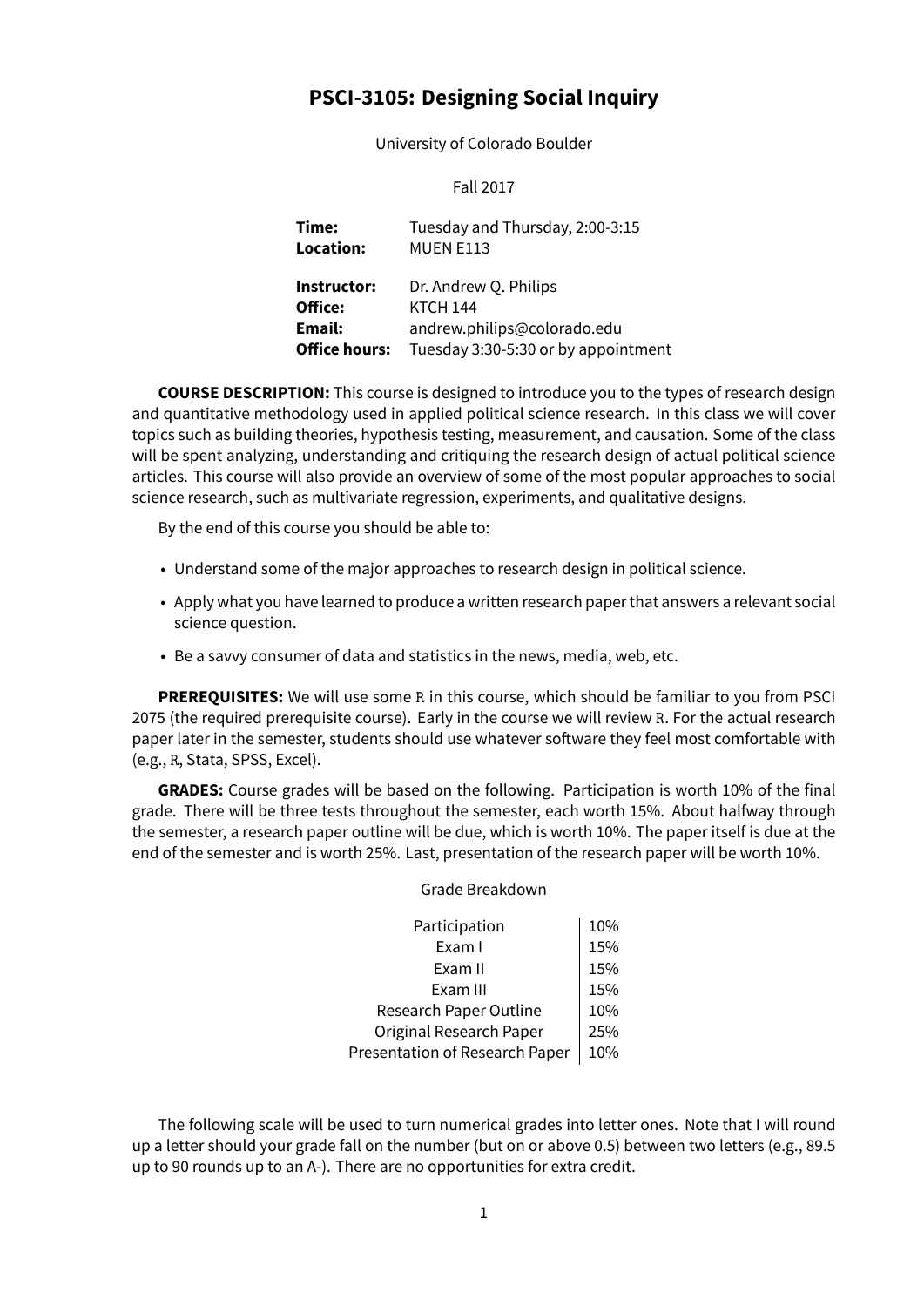| caic |        |
|------|--------|
| А    | 95-100 |
| А-   | 90-94  |
| B+   | 87-89  |
| B    | 84-86  |
| B-   | 80-83  |
| C+   | 77-79  |
| C    | 74-76  |
| C-   | 70-73  |
| D+   | 67-69  |
| D    | 64-66  |
| D-   | 60-63  |
| F    | 0-59   |
|      |        |

Grade Scale

**Participation:** Participation is an integral component of undergraduate courses. Students are expected to come to every class *having already read the assigned readings for that day*, and should be prepared to discuss them. Some of the course material covers difficult topics, so please stop me if you have any questions.

**Exams:** There will be three in-class exams held throughout the semester. These are cumulative, but will mostly focus on what we have covered in class recently. I will provide study guides before each exam, and will allocate some class time towards answering questions on the class day before the exam.

**Research Paper, Outline, and Presentation:** The largest graded portion of the class revolves around a research paper, to be written (and presented) towards the end of the semester. This will involve choosing an important research question to answer. This paper will be in the format of most social science papers (e.g., introduction, literature review, theory, hypotheses, testing of hypotheses, discussion and conclusion). Throughout the semester, we will craft your research paper using an outline (due about halfway through the semester) and a discussion on appropriate data sources from which to test your empirical expectations. Papers will be due near the end of the semester, and part of your final grade will involve giving a short (*∼*5-10 minute) presentation of your findings. We will discuss the research paper, outline, and presentation more fully during the first days of class.

**Contact and Office Hours:** My office hours are Tuesdays 3:30-5:30. If there is a schedule conflict, we can also meet by appointment (but you *must email me at least 24 hours in advance*). I encourage you to come by office hours if you need help in the class; this is especially important early in the semester since we build upon what we have learned throughout the course. If you send me an email you can expect a response within 24 hours on business days. My email is: andrew.philips@colorado.edu.

**Attendance and Late Policy:** Attendance is a key component of succeeding as an undergraduate. I provide slides for each class, but we will have a much more comprehensive discussion than what appears on the slide. Attendance is mandatory, with the exception of university-excused absences.

Assignments are due on the day listed in the syllabus. Late assignments will be assessed a 10 point penalty per day (i.e., a paper scoring a 95 would receive an 85 if turned in one day late, 75 if two days,...). Assignments not turned in after 3 days will receive a score of zero.

**Required Texts:** There is only one required text for this course. Any additional readings will be made available to you on the first day of class or as needed. I will put all additional readings on the D2L course website: <https://learn.colorado.edu/d2l/home/222264>.

• Kellstedt, Paul and Guy D. Whitten. 2013. *The fundamentals of political science research*. Cam-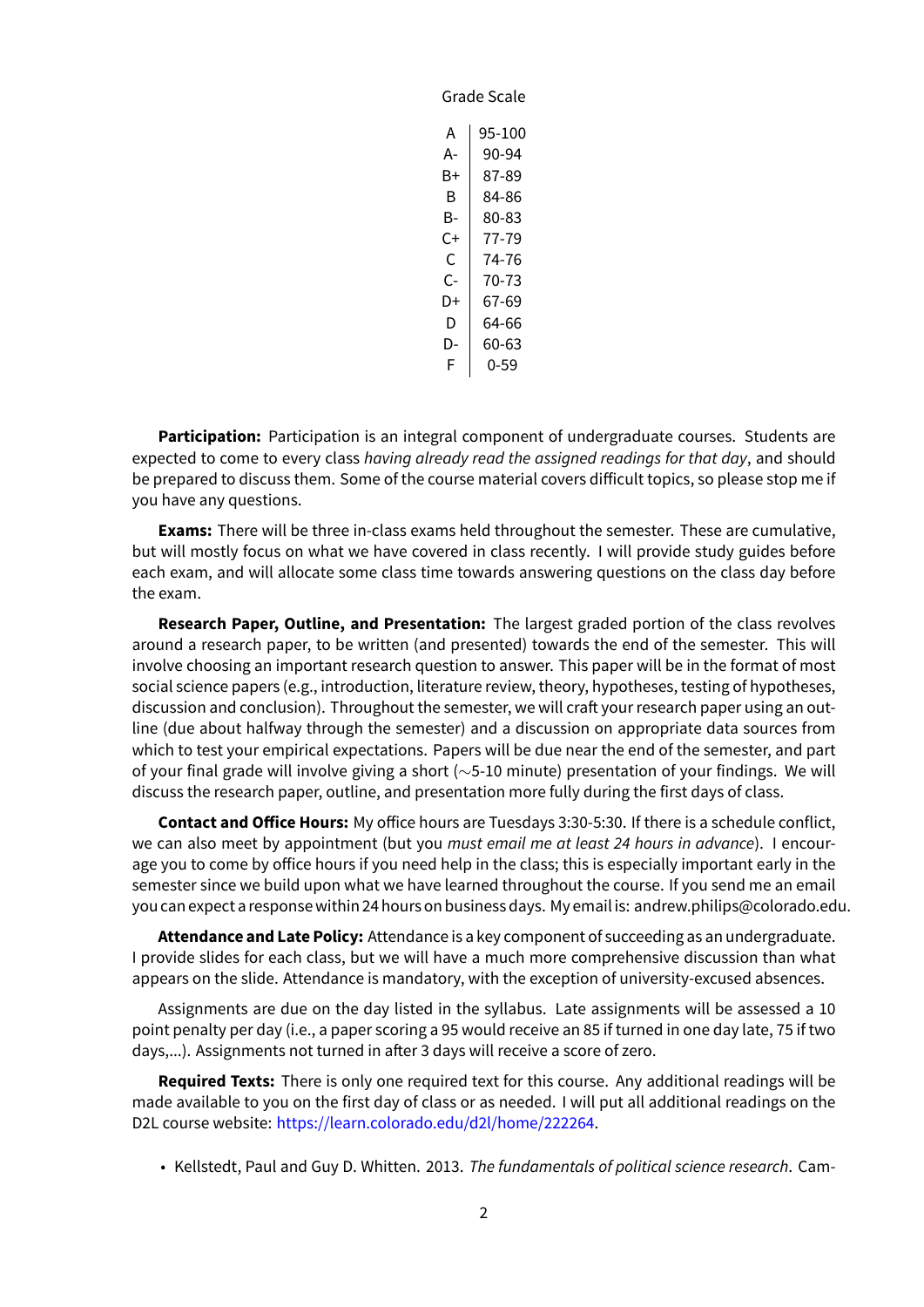bridge University Press.  $2^{nd}$  edition. ISBN: 1107621666.

Note that it is expected to read the week's required readings *before* coming to class.

**Tentative Schedule:** Below is the schedule. Note that this is subject to change (see the "Syllabus Changes" section)

### **Tuesday, Aug 29:**

Syllabus and course overview Required Readings:

• None

## **Thursday, Aug 31:**

How do we study politics?

Required Readings:

• *The fundamentals of political science research* (henceforth FPSR), Chapter 1

## **Tuesday, Sept 5:**

What is a theory?

Required Readings:

• FPSR Chapter 3

## **Thursday, Sept 7:**

Review of R, introduction to probability theory and statistics Required Readings:

• FPSR Ch. 6

• Philips, Andrew Q. 2017. "R: A brief introduction"

Suggested Readings:

• Venables, W. N., D. M. Smith, and the R Core Team. 2017. "An introduction to R."

### **Tuesday, Sept 12:**

Probability theory and statistics (continued)

Required Readings:

• None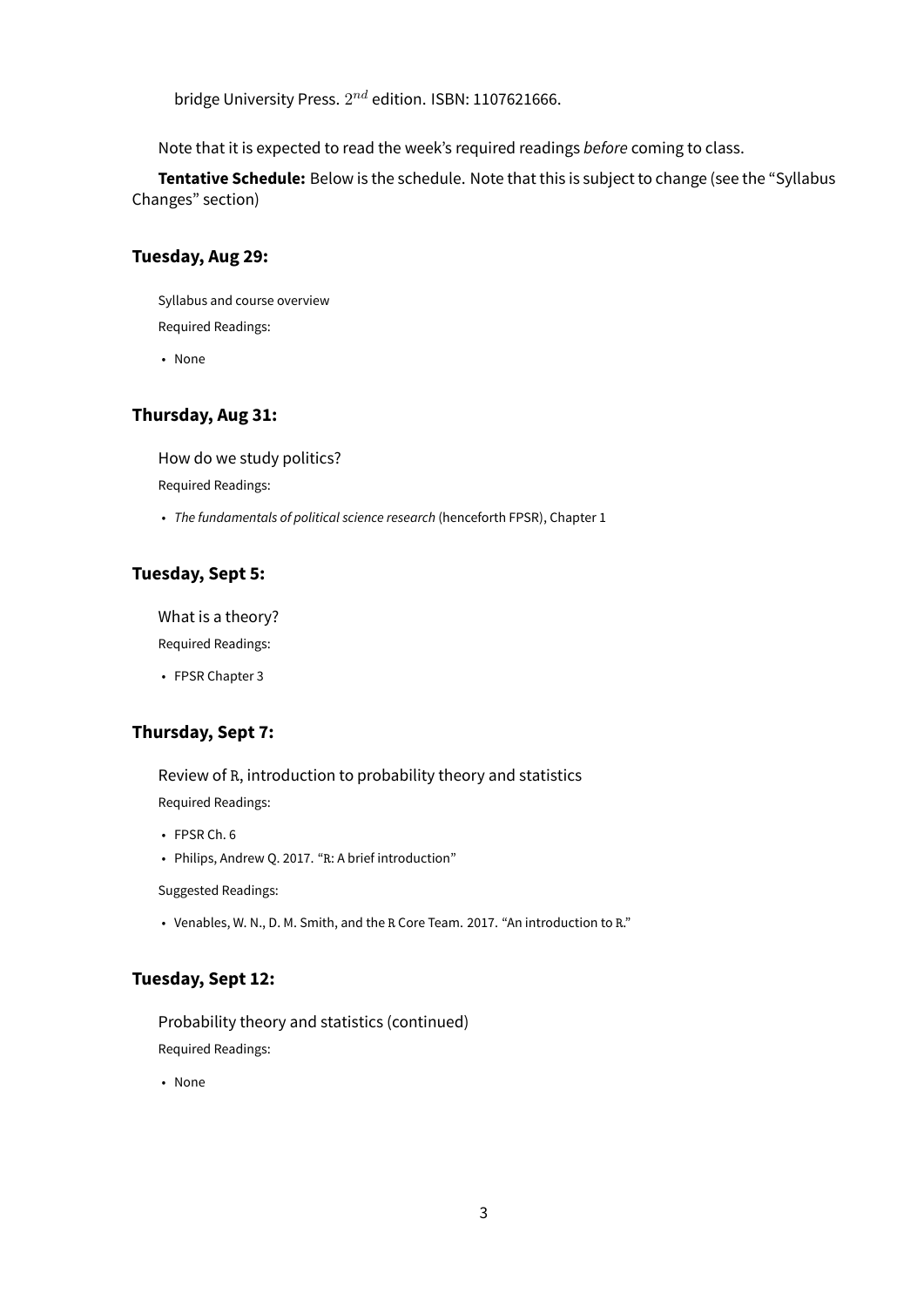## **Thursday, Sept 14:**

Causality and the four causal hurdles, research design

Required Readings:

• FPSR Ch. 4

## **Tuesday, Sept 19:**

#### Measurement and knowing your data

Required Readings:

- FPSR Ch. 5
- Geddes, Barbara. 1991. "How the cases you choose affect the answers you get: Selection bias in comparative politics." *Political Analysis* 2: 131-150.
- *The Economist*. "Is pregnancy in America much deadlier than in other rich countries?" Available at: [https://www.economist.com/news/united-states/21725832-question-harder-answer-you-might-think-pregnancy-america](https://www.economist.com/news/united-states/21725832-question-harder-answer-you-might-think-pregnancy-america-much-deadlier)[much-deadlier](https://www.economist.com/news/united-states/21725832-question-harder-answer-you-might-think-pregnancy-america-much-deadlier).

## **Thursday, Sept 21:**

### Statistical significance and hypothesis testing

Required Readings:

- FPSR Ch. 7
- Gelman, Andrew and Hal Stern. 2006. "The difference between 'significant' and 'not significant' is not itself statistically significant." *The American Statistician* 60(4): 328-331.

Recommended Readings:

• *The Economist*. "Are results in top journals to be trusted?" Available at: [https://www.economist.com/blogs/freeexchange/2016/01/fudging-hell.](https://www.economist.com/blogs/freeexchange/2016/01/fudging-hell)

## **Tuesday, Sept 26:**

**Exam I**

## **Thursday, Sept 28:**

Bivariate regression, interpretation

Required Readings:

• FPSR Ch. 8

## **Tuesday, Oct 3:**

Multiple regression

Required Readings:

• FPSR Ch. 9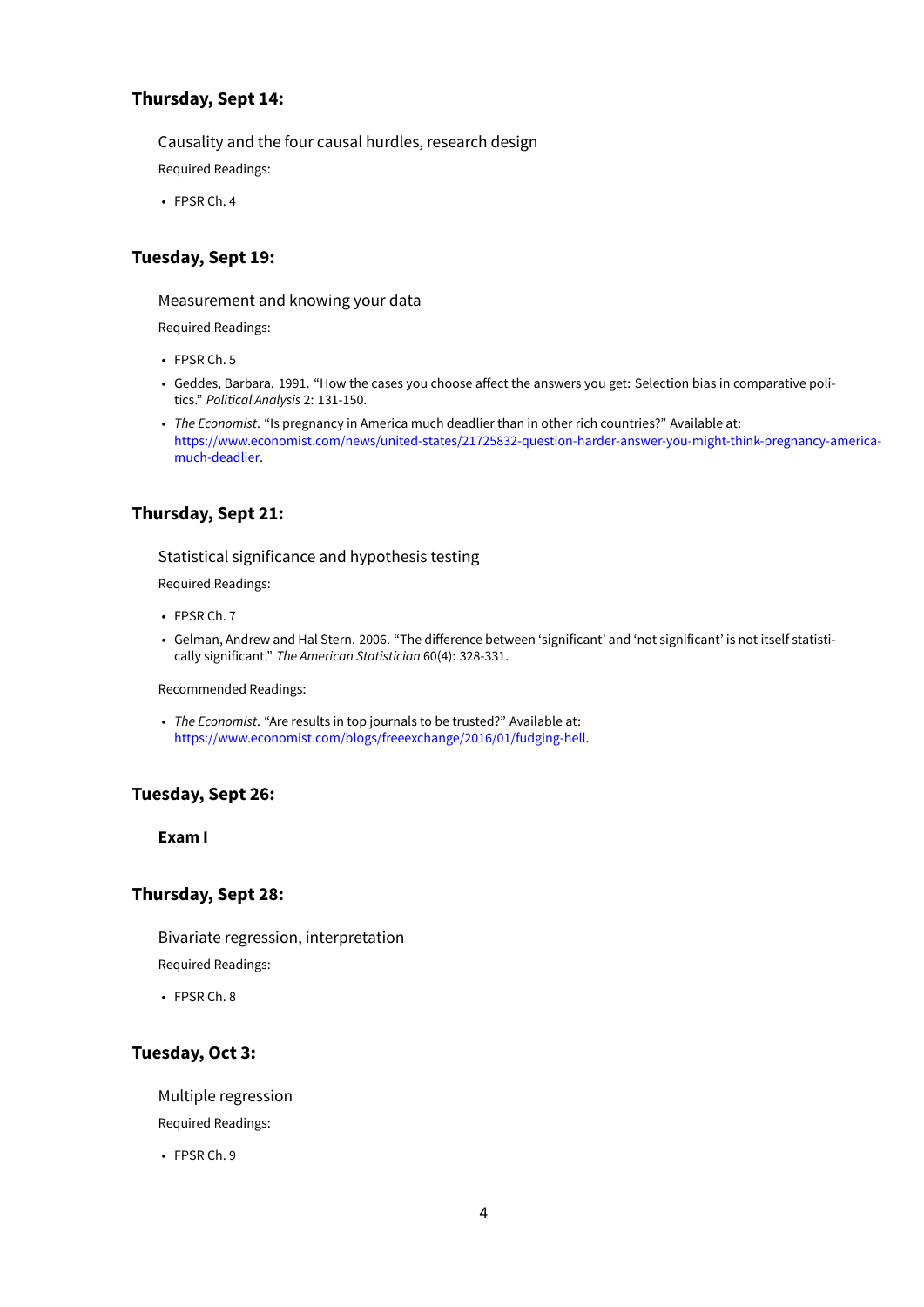## **Thursday, Oct 5:**

Regression diagnostics and violations of the regression assumptions Required Readings:

• FPSR Ch. 10 (pp. 232-244)

## **Tuesday, Oct 10:**

Dichotomous and categorical variables

Required Readings:

• FPSR Ch. 10 (pp. 220-228)

## **Thursday, Oct 12:**

#### Conditional effects and interactions. **Discussion of research paper outline**

Required Readings:

- FPSR Ch. 10 (p. 229)
- Brambor, Thomas, William Roberts Clark and Matt Golder. 2006. "Understanding interaction models: Improving empirical analyses." *Political Analysis* 14: 63-82.

## **Tuesday, Oct 17:**

### Limited dependent variables

Required Readings:

• FPSR Ch. 11 (pp. 247-254)

## **Thursday, Oct 19:**

#### Visual display of information. **Research paper outline due**

Required Readings:

- Kastellec, Jonathan P. and Eduardo L. Leoni. 2007. "Using graphs instead of tables in political science." *Perspectives on Politics* 5(4):755-771.
- *Skim:* Wickham, Hadley. 2010. "A layered grammar of graphics." *Journal of Computational and Graphical Statistics* 19(1):3-28.

## **Tuesday, Oct 24:**

**Exam II**

### **Thursday, Oct 26:**

Datasets, cleaning and working with data Required Readings: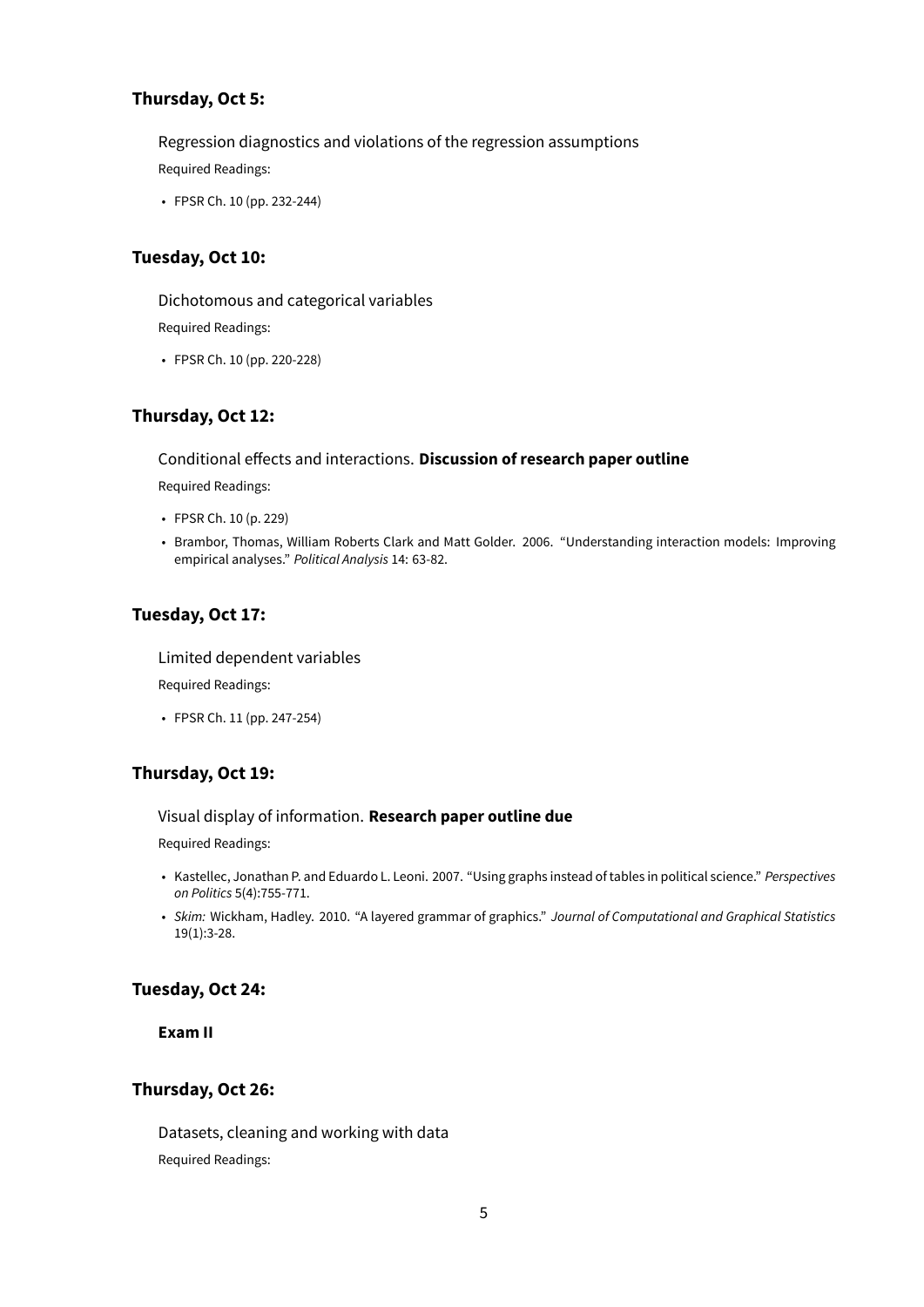• Herrera, Yoshiko and Devesh Kapur. 2007. "Improving data quality: Actors, incentives, and capabilities." *Political Analysis* 15(4): 365-386.

### **Tuesday, Oct 31:**

#### Writing a research paper

Required Readings:

- FPSR Ch. 12 (pp. 273-280)
- George Orwell, "Politics and the English Language"

#### **Thursday, Nov 2:**

### Writing a research paper (continued)

Required Readings:

- FPSR Ch. 12 (pp. 281-292)
- McCloskey, Donald. 1985. "Economical writing." *Economic Inquiry* 24(2): 187-222.
- *The Economist*. "Signifying nothing?" Available at: <http://www.economist.com/node/2384590>.

### **Tuesday, Nov 7:**

#### Time series

Required Readings:

• None, but you may want to browse through this free e-book on time series analysis in R: <https://a-little-book-of-r-for-time-series.readthedocs.io/en/latest/index.html>

#### **Thursday, Nov 9:**

#### Experiments

Required Readings:

- Gerber, Alan S. and Donald P. Green. 2000. "The effects of canvassing, telephone calls, and direct mail on voter turnout: A field experiment." *American Political Science Review* 94(3): 653-663.
- Olken, Benjamin A. 2007. "Monitoring corruption: Evidencefrom afield experiment in Indonesia." *Journal of Political Economy* 115(2): 200-249.

### **Tuesday, Nov 14:**

### Potential outcomes framework and causal inference

Required Readings:

• <http://egap.org/methods-guides/10-things-you-need-know-about-causal-inference>

#### Suggested Readings:

• Stuart, Elizabeth A. 2010. "Matching methods for causal inference: A review and a look forward." *Statistical Science* 25(1): 1-21.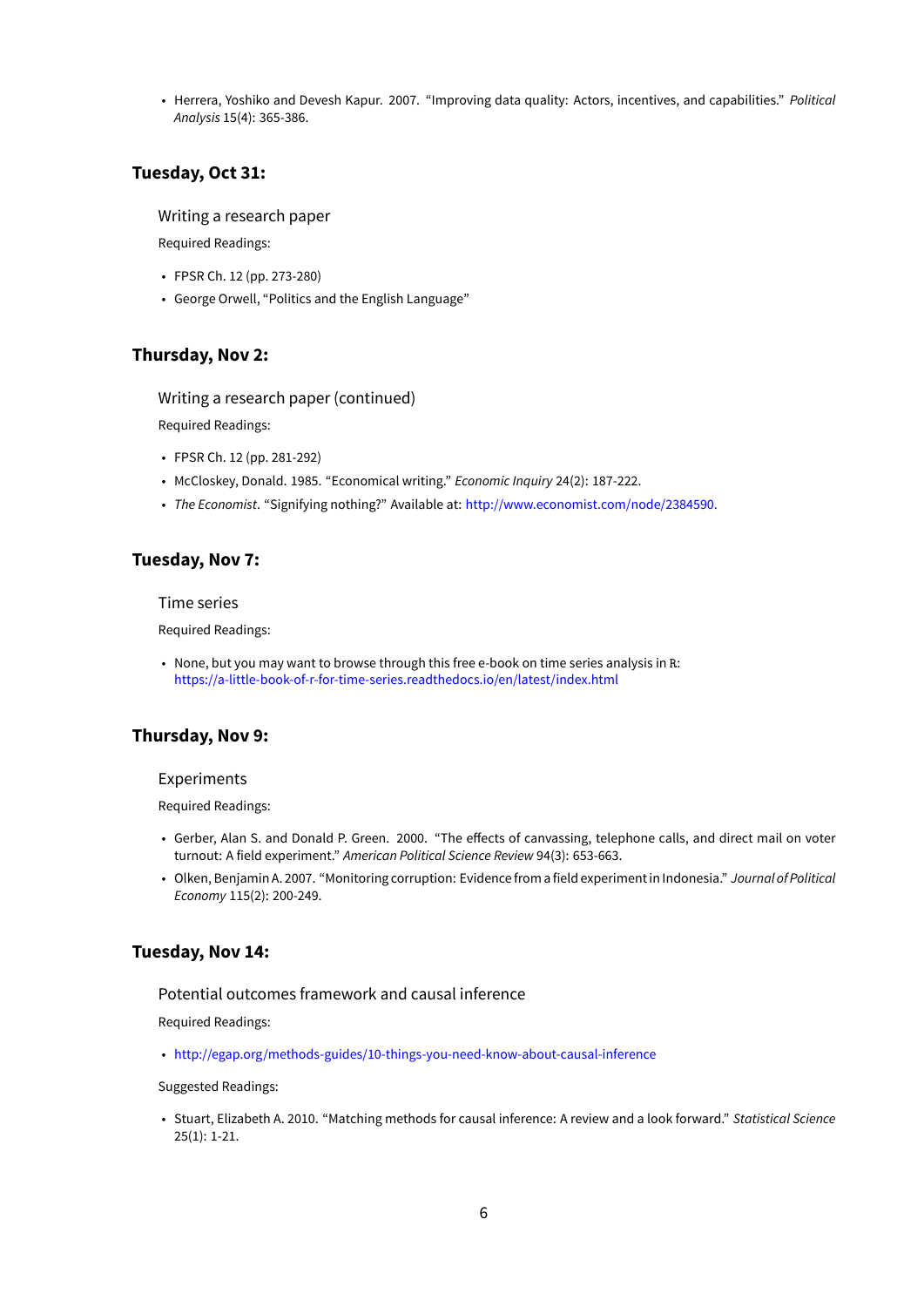## **Thursday, Nov 16:**

#### Causal inference (continued)

Required Readings:

• Angrist, Joshua D. 1990. "Lifetime earnings and the Vietnam era draft lottery: Evidence from Social Security administrative records." *The American Economic Review* 80(3): 313-336.

## **Nov 21 and 23:**

### **No Class; Fall/Thanksgiving Break**

### **Tuesday, Nov 28:**

Qualitative research design, case studies, and multi-method approaches

Required Readings:

- Gerring, John. 2004. "What is a case study and what is it good for?" *American Political Science Review* 98(2):341-354.
- Harding, David J., Cybelle Fox and Jal D. Mehta. 2002. "Studying rare events through qualitative case studies: Lessons from a study of rampage school shootings." *Sociological Methods and Research* 31(2): 174-217.

Recommended Readings:

• Mahoney, James and Gary Goertz. 2006. "A tale of two cultures: Contrasting quantitative and qualitative research." *Political Analysis* 14(3): 227-249.

## **Thursday, Nov 30:**

Paper workshop class day. **Exam III review**

## **Tuesday, Dec 5:**

**Exam III**

## **Thursday, Dec 7:**

Course conclusion; big ideas in political science. **Research papers due by 11:59pm**

Required Readings:

• Browse through [https://en.wikipedia.org/wiki/Outline\\_of\\_political\\_science](https://en.wikipedia.org/wiki/Outline_of_political_science), which has a nice overview of the major fields in political science.

Recommended Readings:

• Any of the *Oxford Handbooks of Political Science* (Political Methodology, Comparative Politics, Law and Politics, International Relations,...etc.) edited by Robert E. Goodin, for more in-depth coverage of particular fields..

## **Tuesday, Dec 12:**

Presentation Slot I